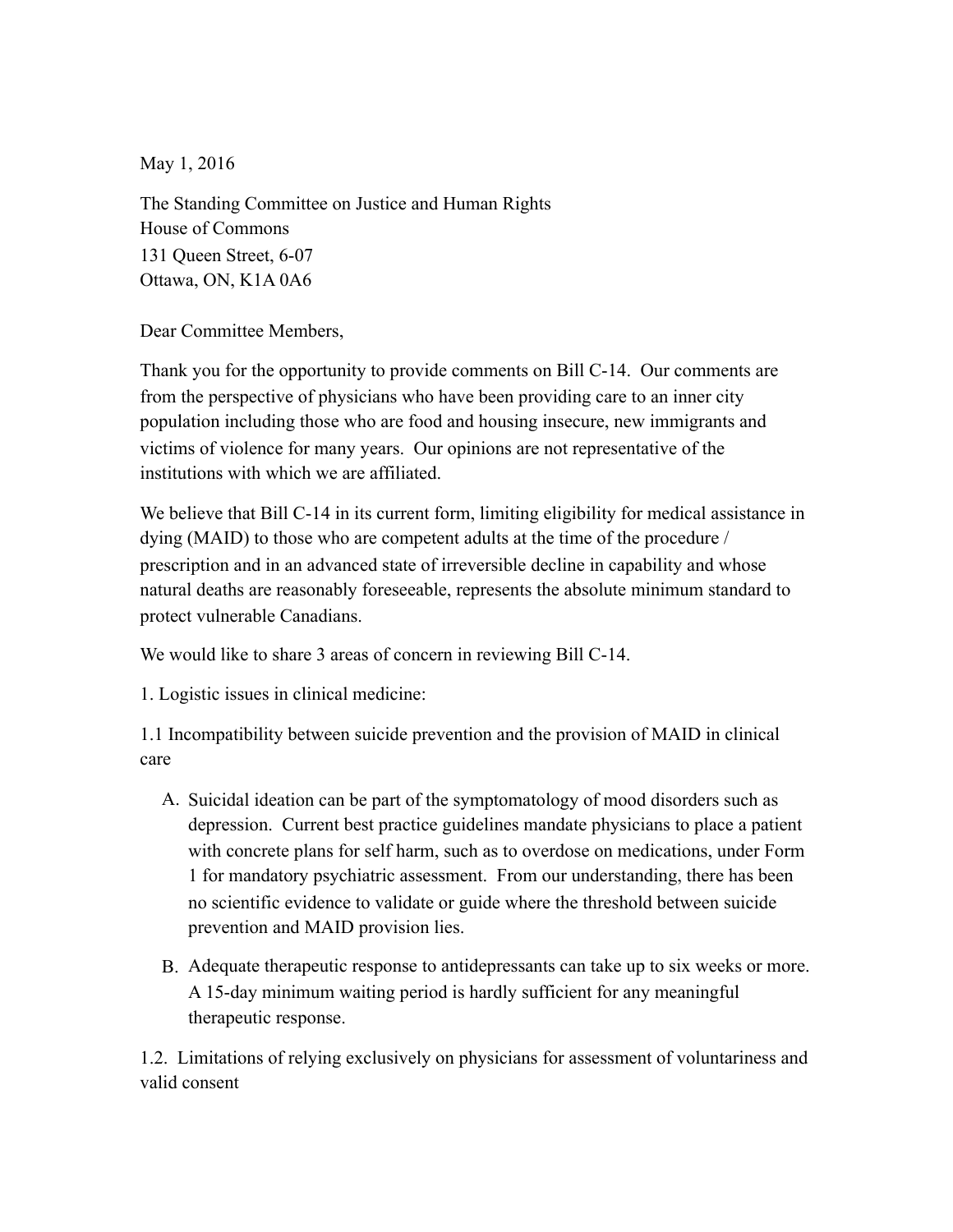- A. Quite a number of patients have expressed self harm thoughts in our practices over the years. While some of these thoughts are related to their mental illness, some are related to feelings that they have no one or nowhere else to turn for reasons ranging from being abused, having unmanaged pain, grief, financial duress and housing difficulties to concerns about being a burden to their loved ones. With these cases, a multidisciplinary team including clinicians, nurses, social workers and an income security expert would assess and help remedy the patient's situation using a multifaceted approach. The patients usually change their minds once their problem is relieved. It is virtually impossible for any individual physician to be able to identify and attend to the many external factors that may unduly influence patients to seek MAID. MAID should not be the cure for social ills and no one must feel an obligation to die.
- B. Translators are not always readily available and it is not uncommon that patients receive procedures without understanding them. This is often only discovered when they discuss this with their language concordant provider at a later date.
- C. Victims of abuse can take years to build trust with their providers before disclosing. While there are screening tools for abuse, they do not have 100% accuracy. It is not unforeseeable that a patient may seek MAID under the pressure of their abuser without this being detected by a provider.

With these logistic issues in mind, we request that the Committee consider an amendment to require a priori culturally sensitive multidisciplinary vulnerability assessment to adequately investigate and address any external factors leading the patients to seek death. This is a critical safeguard to ensure that suffering from physical, spiritual and psychosocial sources will be recognized and that patients will be supported to consider options that might relieve their suffering without having to resort to MAID.

In addition, given the challenges in drawing a clear line between suicide prevention and the provision of MAID, an a priori judicial review for exemption to the existing criminal code should be required for any MAID request.

## **2. Monitoring and Accountability issues:**

A three-year Review of Federal Inmates Suicides (2011-2014) as well as the Coroner's inquest concerning Ashley Smith have demonstrated that Canada's correctional system is ill equipped to appropriately deal with mental health issues. "Cries for help" have been misinterpreted, leading to the preventable death of inmates. Without a reform in prison mental health care, Bill C-14's proposal to waive the necessity to investigate inmate deaths according to the Corrections and Conditional Release Act may have the unintentional effect of MAID being used in an inappropriate, unmonitored and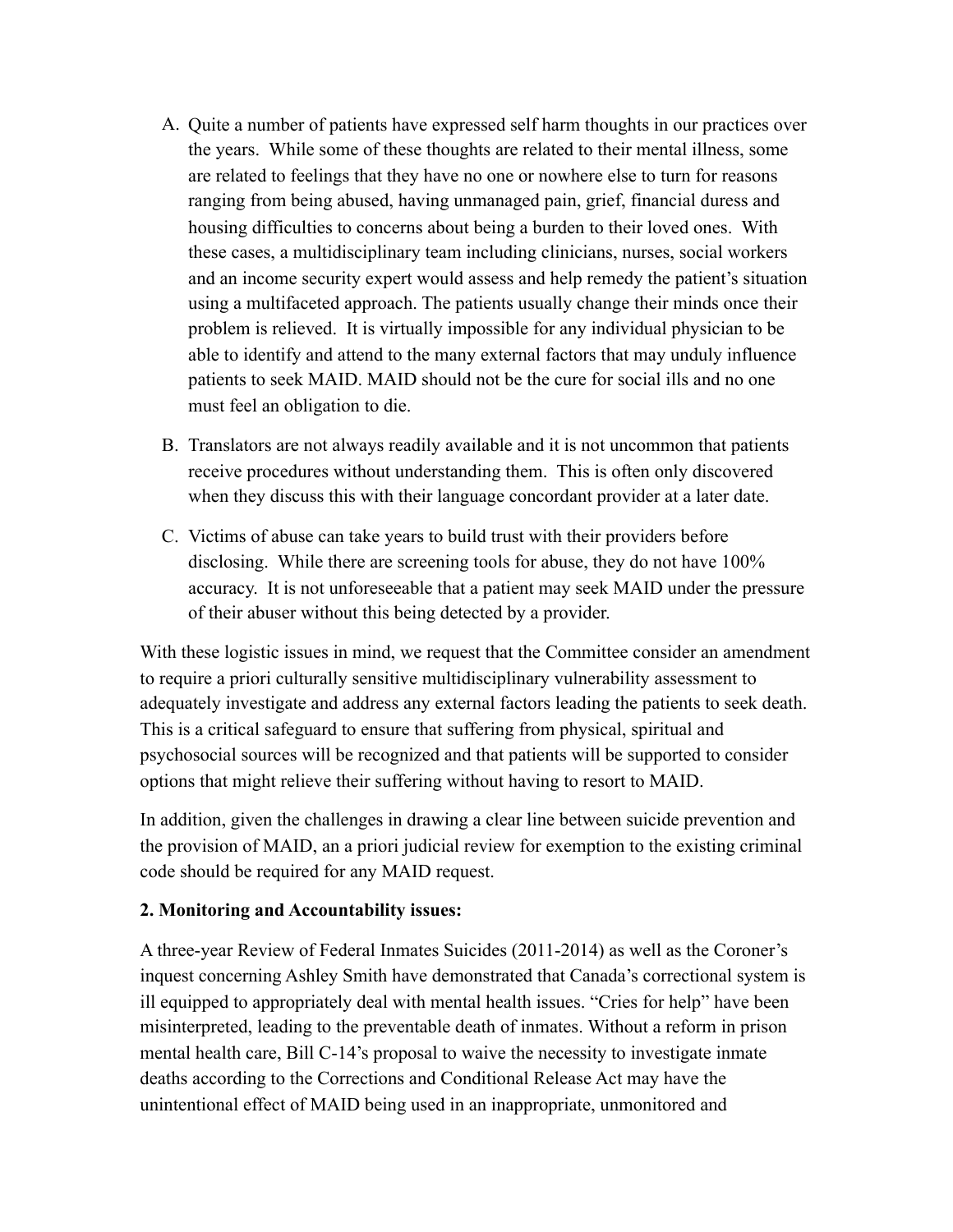unreported fashion. We would urge you to leave Section 19 of the Corrections and Conditional Release Act intact.

## **3. Equity and Charter Rights to Liberty and Security:**

For any law to be just, it cannot further the marginalization of particular groups of its citizens. There are groups of vulnerable patients who have trouble trusting institutions and seeking care. These very patients may be fearful of seeking medical help should MAID be mandated in every institution and by every provider. It is critical for the Committee to create safe spaces for these patients by providing exemptions to objecting institutions and providers.

Similarly, legislation should prevent systematic discrimination of an entire group of clinicians who espouse the established purpose of medicine: to heal and to avoid inflicting the ultimate negative outcome - death.

Finally, robust monitoring and research should ascertain that the legalization of MAID is not going to exacerbate or mask existing suicide crises in certain communities, such as our First Nations Communities.

In this context, the necessity for monitoring must not be left entirely to discretionary regulations, but must be recognized in the legislation as an essential protection of the Charter rights of vulnerable persons.

We are thankful to the Committee for considering our comments.

Sincerely yours,

Philip B. Berger MD Medical Director, Inner City Health Program, St. Michael's Hospital Associate Professor, Faculty of Medicine, University of Toronto

Stephen W. Hwang, MD, MPH, FRCPC Staff Physician, Division of General Internal Medicine, St. Michael's Hospital Professor of Medicine and Director, Division of General Internal Medicine, University of Toronto Director, Centre for Research on Inner City Health, Li Ka Shing Knowledge Institute of St. Michael's Hospital Chair in Homelessness, Housing and Health, St. Michael's Hospital and the University of Toronto

Catherine Ho, MD, FRCPC, CSCN Diplomat (EMG), Dip. Sports Med (CASEM) Physical Medicine and Rehabilitation Lecturer, Department of Medicine, University of Toronto